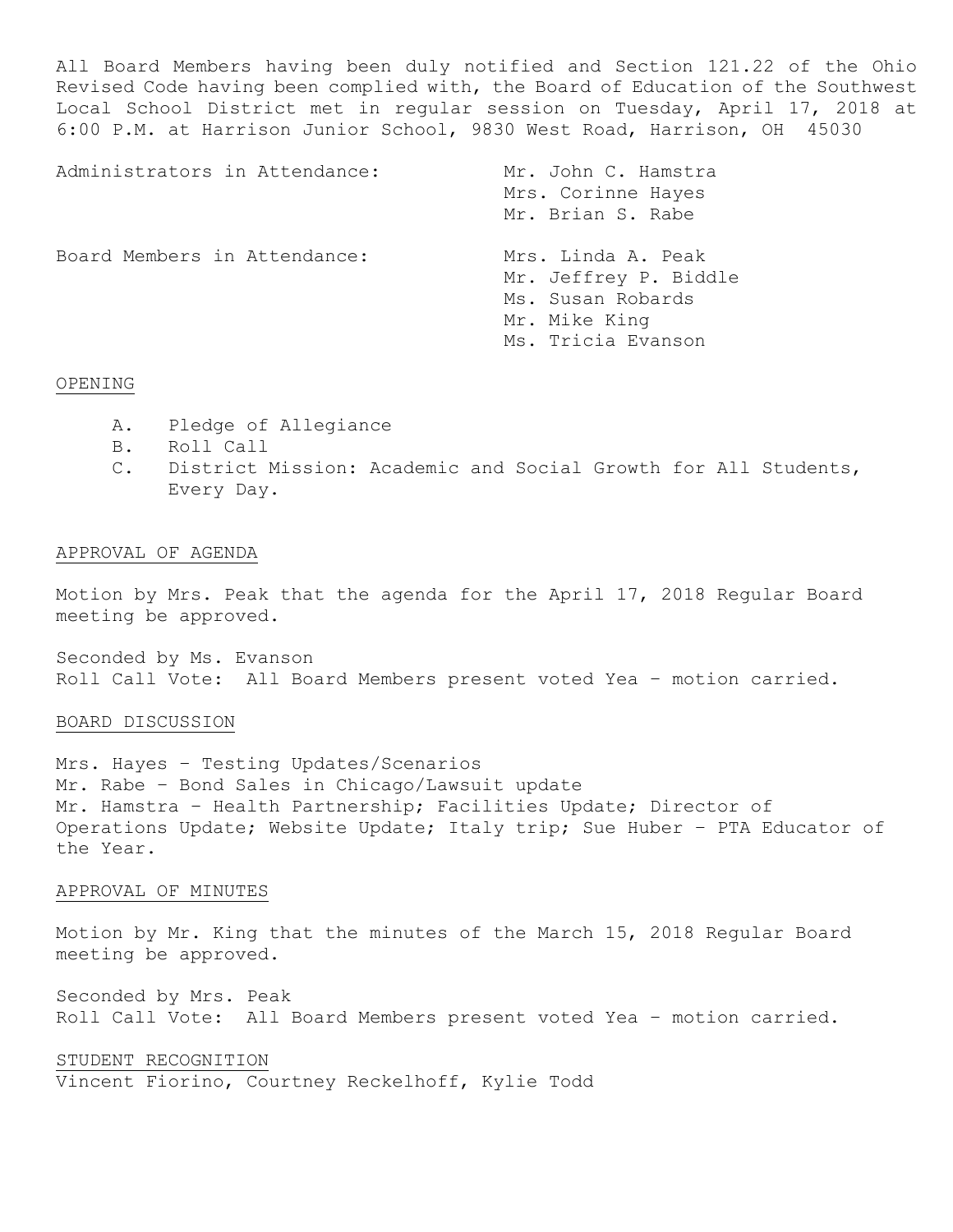Page 2 Board Minutes 4/17/2018

#### COMMUNICATIONS

# GENERAL PUBLIC – Agenda Items Only

# CURRICULUM

1. ELA Curriculum Adoption (Informational Item)

#### SUPERINTENDENT'S REPORT

1. Personnel

Motion by Ms. Evanson that the following personnel items be approved:

- a. 2017-2018 Contracts **Classified Two Year:** Robert Deller
- b. 2017-2018 Contract Danielle Drake - 3 hr. Cook - eff.  $4/18/18$  - 1 Year
- c. 2017-2018 Resignations Julie Wank – Teacher – eff. 8/16/18 Jerry Loos – Bus Driver – eff. 3/20/18
- d. 2018-2019 Contracts **Classified One Year:** Roger McGregor Millie Koehler **Classified Two Year:** Michael Purdy Robert Beyer Howard Martini Karen Sullivan Kimberly Frey Marsha Baker Richard Koch William Wildt Donald Kuntz Becky Reardon Jennifer Shouse Deborah Gossett – Bus Monitor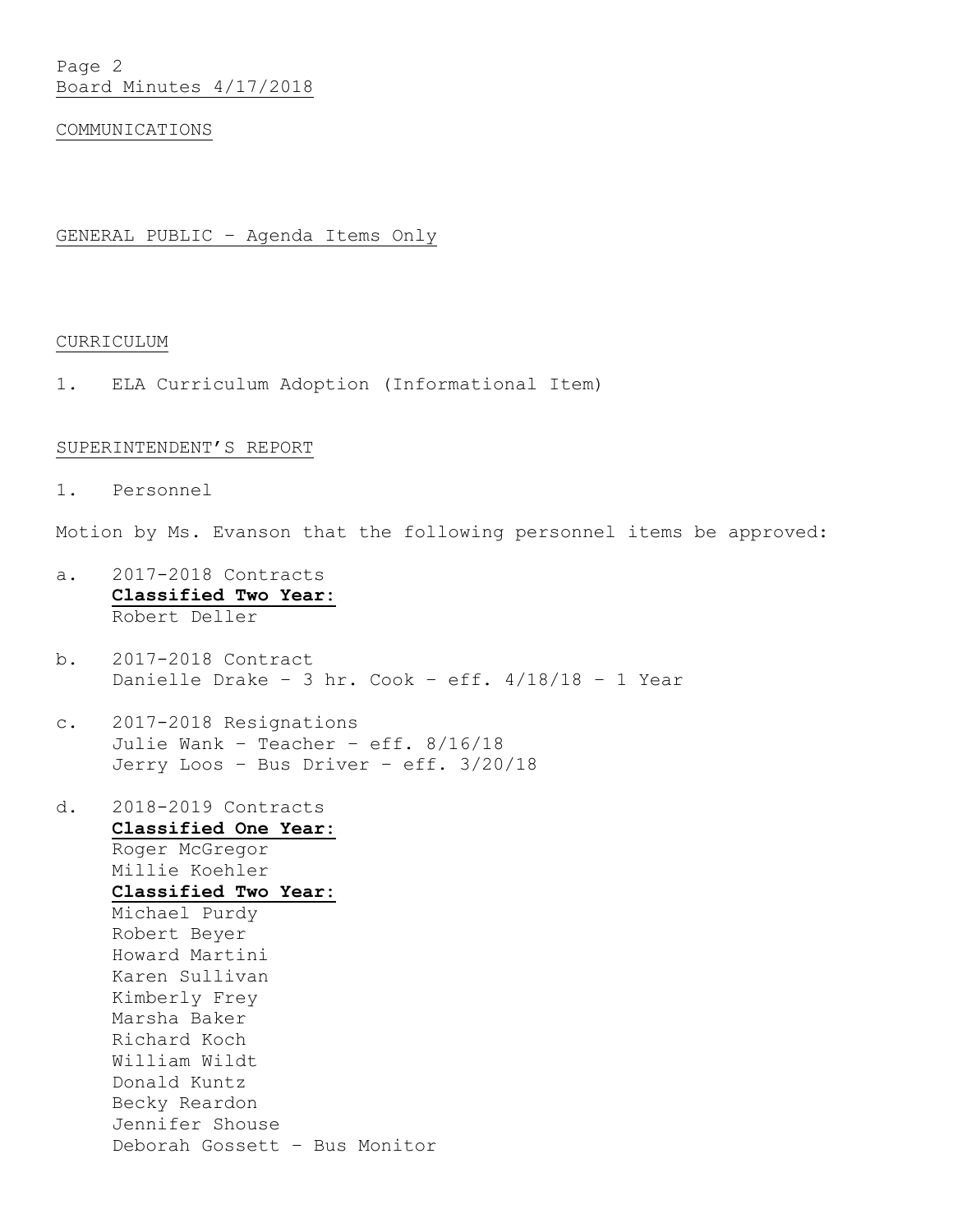Page 3 Board Minutes 4/17/2018 Superintendent's Report (Cont.)

Deborah Gossett – Van Driver Kimberly Schaefer – Bus Monitor Kimberly Schaefer – Van Driver Mary Maxwell – Bus Driver Mary Maxwell – Van Driver Stephanie Wherle – 3 Hr. Cook Stephanie Wherle – Bus Monitor Lara Eppert – Bus Monitor Lara Eppert – Van Driver Rebecca Smith – 3 Hr. Cook Rebecca Smith – Bus Monitor **Classified Continuing:** Cara Ash Bruce Sanders **Administrative Contracts:** Joanne Aghotte – Assistant Principal – eff. 8/1/18 – 2 Year Kristopher Niehaus – Asst. Principal – eff. 8/1/18 – 3 Year Daniel Rouster – Asst. Principal – eff. 8/1/18 – 3 Year e. 2018-2019 Non-Renewals **Classified** James Budde – 2/7 Athletic Training Deborah Schallick – Part-Time Aide (Special Ed. Student) Brian Clark – Full-Time ASA Monitor Casey Smith – Part-Time Study Hall Monitor Casey Smith - Part-Time Study Hall Monitor (Credit Based) Michelle Miller – Full-Time Study Hall (Credit Based) Julie Nolan – Full-Time Study Hall (Credit Based) Amanda Noyes – Full-Time Study Hall Monitor Frederick Krieger – Full-Time Aide (Special Ed. Student) Louise Wolf – Full-Time Aide (Special Ed. Student) Aaron Wilson – Full-Time Aide (Special Ed. Student) Sarah Rose – Full-Time Aide (Special Ed.- MH) Alice Bucher – Full-Time Aide (Special Ed. Student) Cathy Hacker – Part-Time Aide (Special Ed. Student) Cathy Hacker – Part-Time Study Hall Monitor Carol Doyle – Full-Time Special Ed. Aide (Special Ed. Student) Tracy Casaceli-Jacobs – Part-Time Aide (RTI) Amy Nixon – Part-Time Aide (Office) Jennifer Davis – Part-Time Aide (RTI) Jennifer Helms – Full-Time Aide (RTI) Amy Schoonover – Part-Time Aide (Special Ed. Student) Meredith Epperson – Full-Time Aide (Special Ed. Student) Susan Helton – Full-Time Aide (Special Ed. Student) Tina Downs – Full-Time Aide (Special Ed. Student) Rachael Madden – Full-Time Aide (Special Ed. Student) Gretchen Fortier – Full-Time Aide (Special Ed. Student) Tori Faulconer – Full-Time Aide (Special Ed. Student)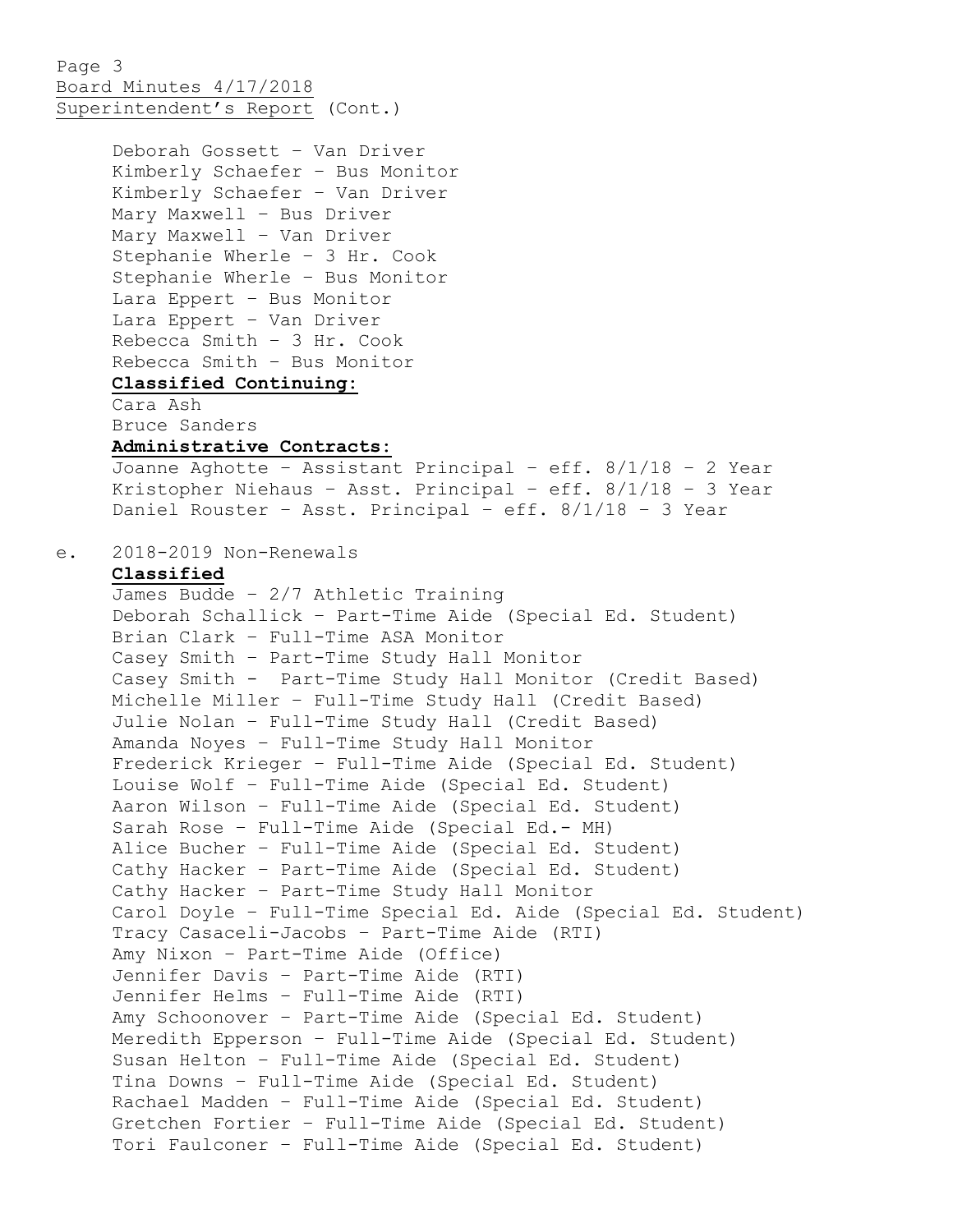Page 4 Board Minutes 4/17/2018 SUPERINTENDENT'S REPORT (cont.)

Julia Kercheval – Part-Time Aide (RTI)

- f. 2018-2019 Retirees Diane Barrow – Elementary Teacher – eff. 7/1/18
- g. Edgenuity On-Line Teacher Monitor (\$150.00 per student)

| Jenny Barker    | \$150.00 | Tara Keller      | \$150.00 |
|-----------------|----------|------------------|----------|
| Amanda Purdy    | \$300.00 | Jeffrey Nienaber | \$300.00 |
| Jane Hinterlong | \$900.00 | Courtney Frydryk | \$300.00 |
| Eric Weber      | \$300.00 | Andrew Zureick   | \$150.00 |
| Todd Elrod      | \$450.00 |                  |          |
|                 |          |                  |          |

Seconded by Mr. King Roll Call Vote: All Board Members present voted Yea – motion carried.

2. Motion by Mr. King that the Board approve the Director of Operations Job Description.

Seconded by Ms. Robards Roll Call Vote: All Board Members present voted Yea – motion carried.

## TREASURER'S REPORT

1. Financial Results

Motion by Mrs. Peak that the Board approve the Treasurer's Monthly Financial Report and Schedule of Investments as follows:

### MONTHLY FINANCIAL REPORT

#### GENERAL FUND

| Beginning Balance 3/1/2018         | \$10,943,107.59                 |
|------------------------------------|---------------------------------|
| Plus: Receipts for March 2018      | 1,946,014.46                    |
| Total Cash Available               | 12,889,122.05                   |
| Less: Disbursements for March 2018 | 2,962,906.28                    |
| Ending Balance 3/31/2018           | \$9,926,215.77 \$9,926,215.77   |
| ALL OTHER FUNDS                    |                                 |
| Beginning Balance 3/1/2018         | \$14,738,068.82                 |
| Plus: Receipts for March 2018      | 257,893.07                      |
| Total Cash Available               | 14,995,961.89                   |
| Less: Disbursements for March 2018 | 383, 309.62                     |
| Ending Balance 3/31/2018           | \$14,612,652.27 \$14,612,652.27 |
| Total Fund Balances 3/31/2018      | \$24,538,868.04                 |
| (General & All Other Funds)        |                                 |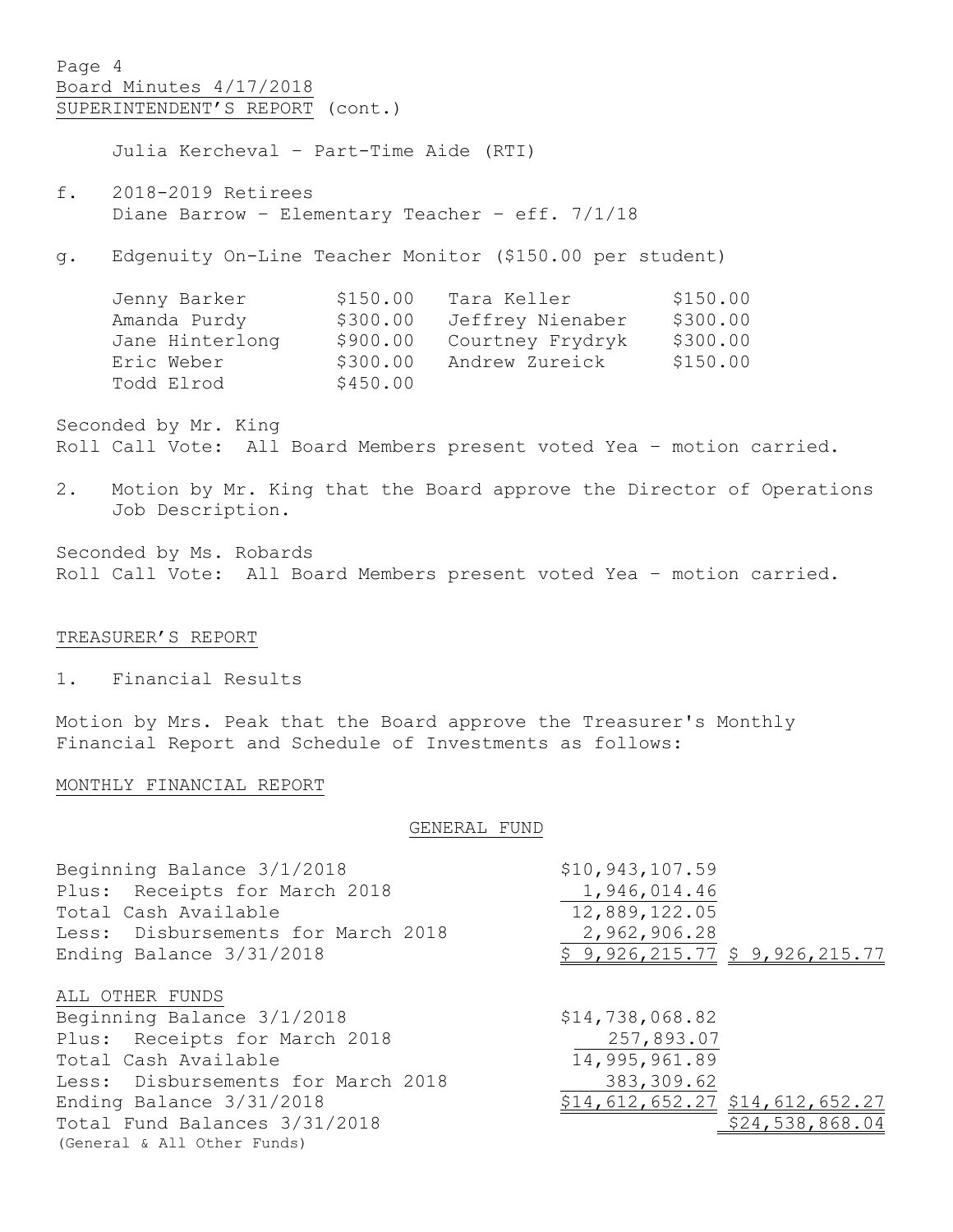# Page 5 Board Minutes 4/17/2018 TREASURER'S REPORT (cont.)

| SCHEDULE OF INVESTMENTS          |                | INTEREST    | PURCHASE    | MATURITY    |              |
|----------------------------------|----------------|-------------|-------------|-------------|--------------|
| TYPE OF INVESTMENT               | AMOUNT         | <b>RATE</b> | <b>DATE</b> | <b>DATE</b> | FUND         |
| Certificate of Deposit           | \$250,000.00   | 1.00%       | 04/11/16    | 04/11/18    | General      |
| Certificate of Deposit           | \$250,000.00   | 1.00%       | 04/13/16    | 04/13/18    | General      |
| Commercial Paper                 | \$578,364.72   |             | 03/13/18    | 05/10/18    | Bond         |
| Certificate of Deposit           | \$250,000.00   | 0.90%       | 05/27/16    | 05/25/18    | General      |
| Certificate of Deposit           | \$250,000.00   | 0.95%       | 05/27/16    | 05/29/18    | General      |
| Federal Agency                   | \$500,000.00   | 1.00%       | 05/09/17    | 06/29/18    | General      |
| Federal Agency                   | \$500,000.00   | 1.38%       | 05/09/17    | 07/03/18    | General      |
| Commercial Paper                 | \$400,000.00   | 1.60%       | 01/02/18    | 08/01/18    | Bond         |
| Certificate of Deposit           | \$250,000.00   | 1.30%       | 05/09/17    | 08/17/18    | General      |
| Certificate of Deposit           | \$250,000.00   | 1.12%       | 08/30/17    | 08/30/18    | General      |
| Certificate of Deposit           | \$250,000.00   | 0.90%       | 09/09/16    | 09/10/18    | General      |
| Certificate of Deposit           | \$250,000.00   | 1.05%       | 09/12/16    | 09/12/18    | General      |
| Certificate of Deposit           | \$250,000.00   | 2.00%       | 05/11/17    | 09/14/18    | General      |
| Certificate of Deposit           | \$250,000.00   | 1.15%       | 09/16/16    | 09/16/18    | General      |
| Certificate of Deposit           | \$250,000.00   | 0.85%       | 09/19/16    | 09/19/18    | General      |
| Certificate of Deposit           | \$250,000.00   | 1.00%       | 09/23/16    | 09/24/18    | General      |
| Certificate of Deposit           | \$250,000.00   | 1.00%       | 09/09/16    | 10/09/18    | General      |
| Untied State Treasurery          | \$5,555,000.00 | 0.75%       | 01/02/18    | 10/31/18    | Bond         |
| Federal Agency                   | \$3,450,000.00 | 1.05%       | 01/02/18    | 11/07/18    | Bond         |
| Certificate of Deposit           | \$250,000.00   | 1.50%       | 05/09/17    | 11/13/18    | General      |
| Certificate of Deposit           | \$250,000.00   | 1.55%       | 11/22/17    | 11/21/18    | General      |
| Certificate of Deposit           | \$250,000.00   | 1.30%       | 05/09/17    | 11/23/18    | General      |
| Certificate of Deposit           | \$250,000.00   | 1.45%       | 11/24/17    | 11/23/18    | General      |
| Certificate of Deposit           | \$250,000.00   | 1.50%       | 06/30/17    | 12/31/18    | General      |
| Federal Agency                   | \$500,000.00   | 1.25%       | 11/17/17    | 01/16/19    | General      |
| Certificate of Deposit           | \$250,000.00   | 1.90%       | 03/08/18    | 03/07/19    | General      |
| Federal Agency                   | \$500,000.00   | 1.50%       | 11/17/17    | 03/08/19    | General      |
| Certificate of Deposit           | \$250,000.00   | 1.55%       | 06/30/17    | 03/29/19    | General      |
| Certificate of Deposit           | \$250,000.00   | 2.10%       | 03/14/18    | 04/15/19    | General      |
| Certificate of Deposit           | \$250,000.00   | 1.95%       | 03/26/18    | 04/26/19    | General      |
| Certificate of Deposit           | \$250,000.00   | 1.60%       | 11/22/17    | 05/22/19    | General      |
| Federal Agency                   | \$250,000.00   | 1.38%       | 03/27/18    | 05/25/19    | General      |
| Federal Agency                   | \$250,000.00   | 1.63%       | 03/27/18    | 06/14/19    | General      |
| Certificate of Deposit           | \$250,000.00   | 2.10%       | 03/27/18    | 06/27/19    | General      |
| Certificate of Deposit           | \$250,000.00   | 2.20%       | 03/29/18    | 09/29/19    | General      |
| Certificate of Deposit           | \$250,000.00   | 2.30%       | 03/29/18    | 09/30/19    | General      |
| Federal Agency                   | \$500,000.00   | 1.44%       | 03/27/18    | 10/21/19    | General      |
| Federal Agency                   | \$500,000.00   | 1.50%       | 03/27/18    | 12/19/19    | General      |
| Liquid Inv. Acct. -              | \$19,025.26    | .01%        |             |             | General      |
| Fifth Third Money Market         | \$56,438.44    | .01%        |             |             | General      |
| KeyBanc Capital Market           | \$3,088,246.56 | .01%        |             |             | General      |
| Fifth Third Money Market         | \$8,299.86     | .01%        |             |             | Bond         |
|                                  |                | March 2018  |             | FISCAL YTD  |              |
| Interest received - General Fund |                | \$11,549.06 |             |             | \$115,874.56 |
| Interest received - Bond Fund    |                |             | \$272.37    | Ş.          | 2,437.09     |

Seconded by Mr. King Roll Call Vote: All Board Members present voted Yea – motion carried.

2. Transfer of Funds

Motion by Mrs. Peak that the Board approve the transfer of \$8,697.00 from the General Fund (001) to the Permanent Improvement Fund (003) for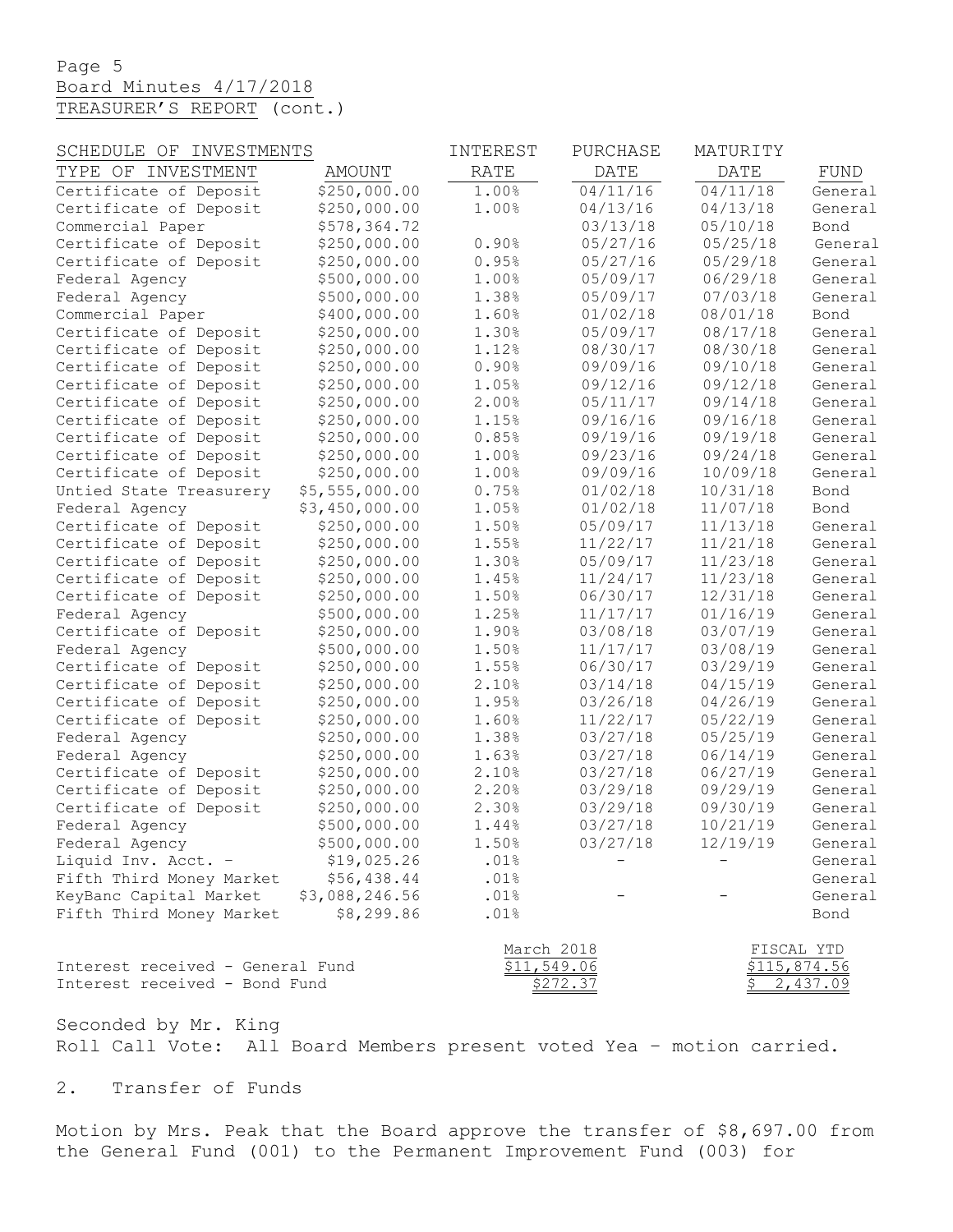Page 6 Board Minutes 4/17/2018 TREASURER'S REPORT (cont.)

building maintenance.

Seconded by Ms. Robards Roll Call Vote: All Board Members present voted Yea – motion carried.

3. Resolution No.08-2018 – Resolution to Initiate Procedures Under Ohio Law for the Reemployment of a Retired Non-Teaching Employee

Motion by Ms. Evanson that the Board adopt the attached Resolution No.08- 2018: Resolution to Initiate Procedures Under Ohio Law for the reemployment of a Retired Non-Teaching Employee

Seconded by Mrs. Peak Roll Call Vote: All Board Members present voted Yea – motion carried.

4. Resolution No.09-2018 - FY 2018 Permanent Appropriations

Motion by Mr. King that the Board adopt the following Resolution No.09- 2018: BE IT RESOLVED by the Board of Education, Southwest Local School District, Hamilton County, Ohio, that to provide for the current expenses and other expenditures of said Board of Education, during the period July 1, 2017 to June 30, 2018, the following sums be and the same are hereby set aside and appropriated for the several purposes for which expenditures are to be made and during the same period, as follows:

GENERAL FUND 001 36,500,000.00

| OTHER FUNDS                                                 |                 |
|-------------------------------------------------------------|-----------------|
| BOND RETIREMENT FUND 002                                    | \$1,500,000.00  |
| PERMANENT IMPROVEMENT FUND 003                              | 35,000.00       |
| BUILDING FUND 004                                           | 7.52            |
| FOOD SERVICES FUND 006                                      | 1,450,000.00    |
| SPECIAL TRUST FUND 007                                      | 10,639.26       |
| UNIFORM SCHOOL SUPPLIES FUND 009                            | 300,000.00      |
| PUBLIC SCHOOL SUPPORT FUND 018                              | 175,000.00      |
| OTHER GRANT FUND 019                                        | 33, 193. 35     |
| DISTRICT AGENCY FUND 022                                    | 794.22          |
| STUDENT ACTIVITY FUND 200                                   | 220,000.00      |
| ATHLETIC ACTIVITY FUND 300                                  | 300,000.00      |
| AUXILIARY SERVICES FUND 401                                 | 202,000.00      |
| DATA COMMUNICATIONS FOR SCHOOL BUILDINGS FUND 451           | 10,800.00       |
| CAREER TECHNICAL EDUCATION ENHANCEMENT FUND 461             | 8,000.00        |
| (IDEA, PART B) SPECIAL EDUCATION FUND 516                   | 855,000.00      |
| TITLE I DISADVANTAGED CHILDREN/TARGETED ASSISTANCE FUND 572 | 1,033,000.00    |
| (IDEA - ECSE, PART B) SPECIAL EDUCATION FUND 587            | 19,520.53       |
| IMPROVING TEACHER QUALITY FUND 590                          | 144,000.00      |
| TOTAL OTHER FUNDS                                           | 6,306,954.88    |
| TOTAL APPROPRIATIONS - ALL FUNDS                            | \$42,806,954.88 |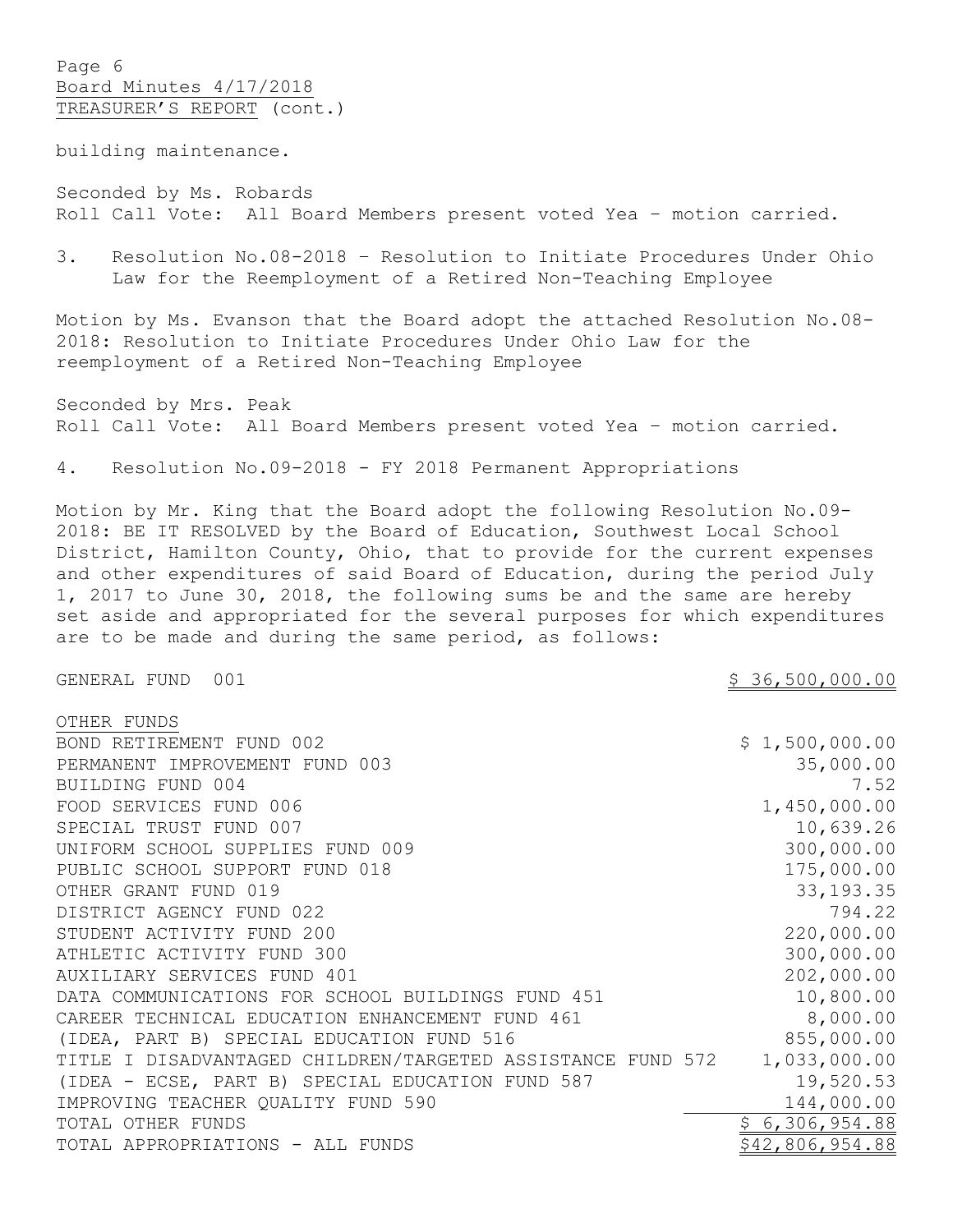Page 7 Board Minutes 4/17/2018 TREASURER'S REPORT (cont.)

Seconded by Mrs. Peak Roll Call Vote: All Board Members present voted Yea – motion carried.

5. Addendum to Client Agreement with Strategic Management

Motion by Ms. Robards that the Board approve the addendum to client agreement with Strategic Management for E-Rate services.

Seconded by Mrs. Peak Roll Call Vote: All Board Members present voted Yea – motion carried.

6. Agreement with the Hamilton County Development Disabilities Services (HCDDS)

Motion by Mr. King that the Board approve the agreement with the Hamilton County Development Disabilities Services (HCDDS).

Seconded by Ms. Evanson Roll Call Vote: All Board Members present voted Yea – motion carried.

7. Lease & Service Agreement with Millennium Business Systems

Motion by Mrs. Peak that the Board approve the 36-month lease agreement with Millennium Business Systems for copier and printer services.

Seconded by Ms. Robards Discussion: No more Prosource; savings of \$15-20K per year. Roll Call Vote: All Board Members present voted Yea – motion carried.

8. FY 2017 Financial Audit – Informational (Clean Audit)

#### GENERAL PUBLIC

Michelle Graf – Parent Survey/Survey Monkey

#### BOARD REPORT

1. Resolution No.10-2018 – Resolution Supporting School Safety and Reducing Violence in Schools

Motion by Mrs. Peak that the Board adopt the attached Resolution No.10- 2018: Resolution Supporting School Safety and Reducing Violence in Schools.

Seconded by Mr. King Discussion: OSBA Roll Call Vote: All Board Members present voted Yea – motion carried.